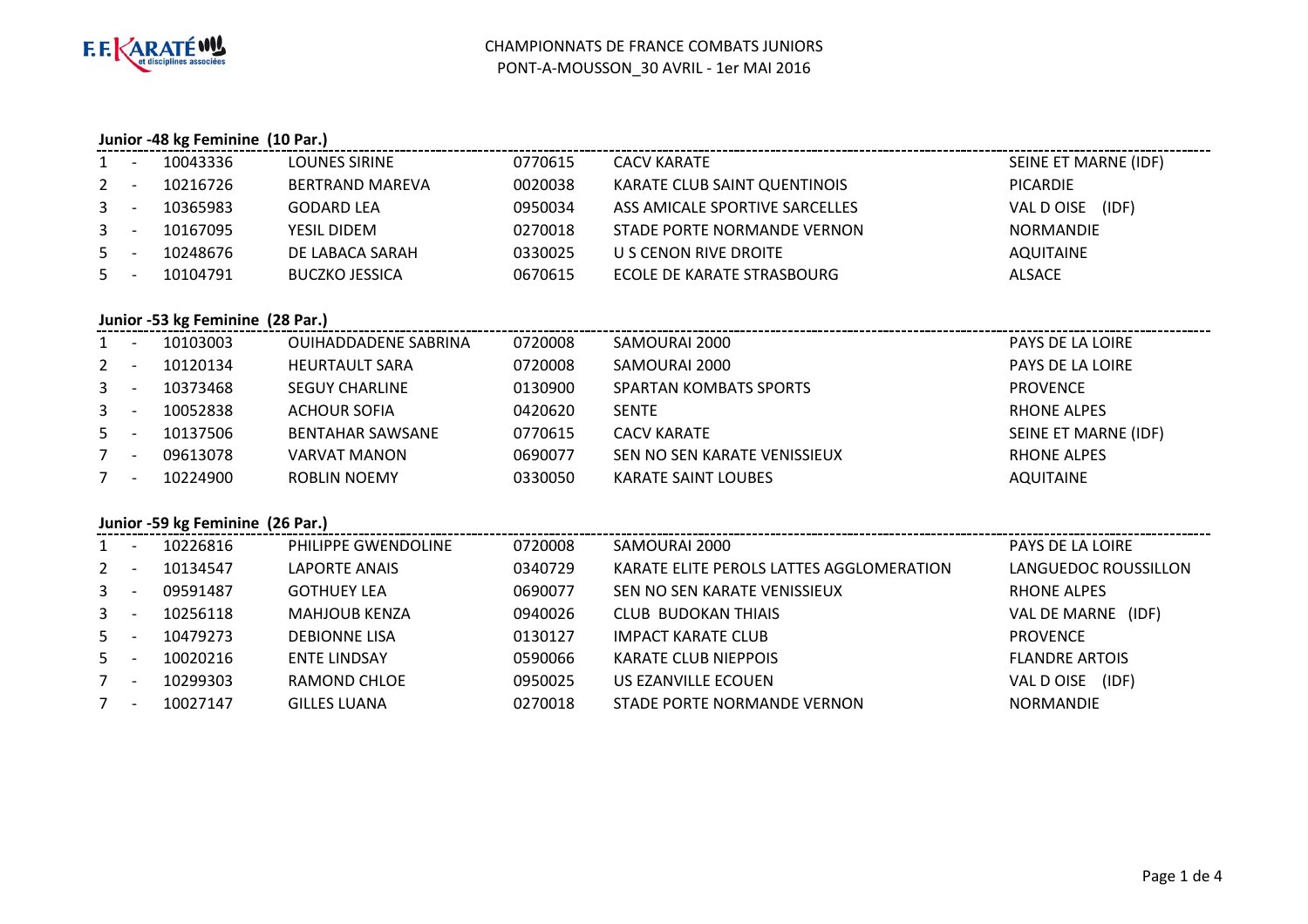

### **Junior 59 et + kg Feminine (29 Par.)**

| <b>FLANDRE ARTOIS</b> |
|-----------------------|
| SEINE ET MARNE (IDF)  |
|                       |
|                       |
|                       |
|                       |
|                       |
| PAYS DE LA LOIRE      |

### **Junior -55 kg Masculin (27 Par.)**

| $1 -$   |                          | 10093501 | <b>MERIENNE ARTHUR</b>    | 0720008 | SAMOURAI 2000                       | PAYS DE LA LOIRE         |
|---------|--------------------------|----------|---------------------------|---------|-------------------------------------|--------------------------|
| $2 -$   |                          | 10027144 | RATSITO ENZO              | 0780131 | <b>KARATE CLUB PLAISIROIS (KCP)</b> | (IDF)<br><b>YVELINES</b> |
| $3 - 5$ |                          | 10639837 | YOUGIL NASSIM             | 0720008 | SAMOURAI 2000                       | PAYS DE LA LOIRE         |
| $3 - 5$ |                          | 10299305 | <b>SEHRINE AGHILES</b>    | 0950025 | US EZANVILLE ECOUEN                 | (IDF)<br>VAL D OISE      |
| $5 -$   |                          | 10120710 | <b>GIROUD FABIEN</b>      | 0830082 | KARATE CLUB CABASSOIS               | <b>COTE D AZUR</b>       |
| $5 -$   |                          | 10108206 | <b>HASSANI HOUSNY</b>     | 0940026 | <b>CLUB BUDOKAN THIAIS</b>          | VAL DE MARNE (IDF)       |
| $7 -$   |                          | 10165878 | <b>WINTERFELD JURGENS</b> | 0590660 | KARATE CLUB DE PETITE FORET         | <b>FLANDRE ARTOIS</b>    |
| 7       | $\overline{\phantom{a}}$ | 10156233 | <b>FOUCART ALAN</b>       | 0590161 | <b>KARATE CLUB MONTIGNY</b>         | <b>FLANDRE ARTOIS</b>    |
|         |                          |          |                           |         |                                     |                          |

## **Junior -61 kg Masculin (32 Par.)**

| $1 -$ | 10111772 | LE THANH LIEM        | 0910608 | SAINT MICHEL SPORTS                | (IDF)<br><b>ESSONNE</b> |
|-------|----------|----------------------|---------|------------------------------------|-------------------------|
| $2 -$ | 10180367 | KANAGASINGAM KAJITH  | 0770615 | <b>CACV KARATE</b>                 | SEINE ET MARNE (IDF)    |
| $3 -$ | 10561518 | AZOUZ TOMMY          | 0830733 | AZUR KARATE ACADEMIE SAINTE MAXIME | <b>COTE D AZUR</b>      |
| $3 -$ | 10172295 | <b>BUY STEVEN</b>    | 0950034 | ASS AMICALE SPORTIVE SARCELLES     | VAL D OISE (IDF)        |
| $5 -$ | 10233937 | PHE CLEMENT          | 0720008 | SAMOURAI 2000                      | PAYS DE LA LOIRE        |
| $5 -$ | 10269185 | <b>HAMMICHE LIES</b> | 0830082 | <b>KARATE CLUB CABASSOIS</b>       | COTE D AZUR             |
| $7 -$ | 10177899 | DALMAZIR JORIS       | 0680006 | YOKUSEI KARATE                     | <b>ALSACE</b>           |
| $7 -$ | 10072883 | <b>GAILLARD AXEL</b> | 0370615 | KARATE CLUB VAL DE CISSE           | тво                     |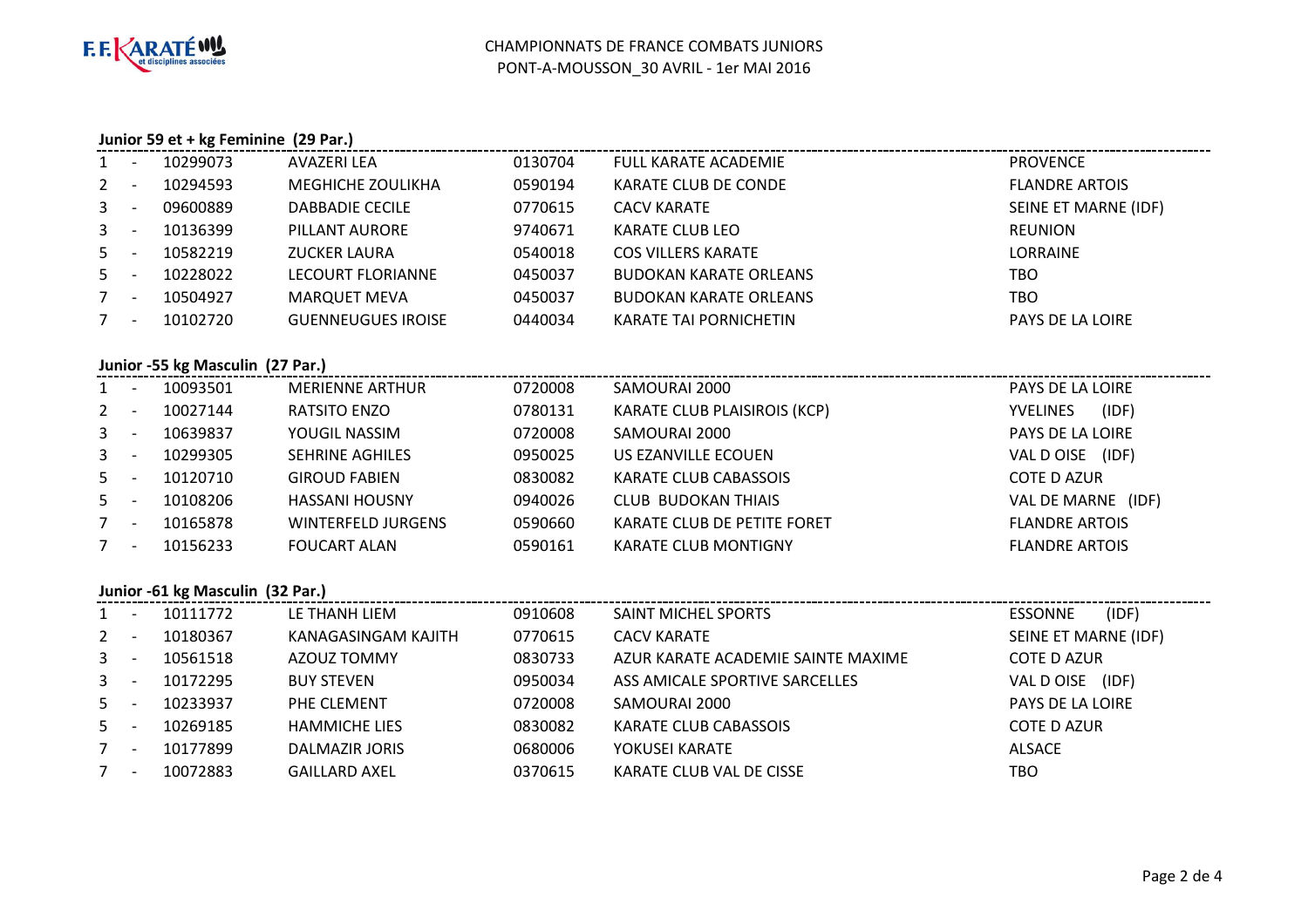

# **Junior -68 kg Masculin (36 Par.)**

|             | <b>.</b>                 | 10329501 | ADJOUDJ ASAEL          | 0130127 | <b>IMPACT KARATE CLUB</b>                | <b>PROVENCE</b>          |
|-------------|--------------------------|----------|------------------------|---------|------------------------------------------|--------------------------|
| $2^{\circ}$ | $\overline{\phantom{a}}$ | 10184388 | BERRAHIOUI OUSSAMA     | 0250032 | KARATE CLUB BETHONCOURT                  | <b>FRANCHE COMTE</b>     |
| $3 -$       |                          | 10068663 | LARCHER PINELLI PIERRE | 0340729 | KARATE ELITE PEROLS LATTES AGGLOMERATION | LANGUEDOC ROUSSILLON     |
| $3 -$       |                          | 10129272 | <b>OLLIER THOMAS</b>   | 0890015 | ENTENTE SP FLORENTINOISE                 | <b>BOURGOGNE</b>         |
| $5 -$       |                          | 10060999 | ROURET DAMIEN          | 0130127 | <b>IMPACT KARATE CLUB</b>                | <b>PROVENCE</b>          |
| $5 -$       |                          | 10487530 | <b>VIEIRA KHAIS</b>    | 0690082 | <b>CHASSIEU KARATE CLUB</b>              | <b>RHONE ALPES</b>       |
|             | $\overline{\phantom{a}}$ | 10252061 | <b>COLAS PHILIPPE</b>  | 0780052 | <b>USM VIROFLAY</b>                      | (IDF)<br><b>YVELINES</b> |
|             | $\overline{\phantom{a}}$ | 10093942 | <b>DESPOIS ALAN</b>    | 0920079 | C S M PUTEAUX                            | HAUTS DE SEINE (IDF)     |

## **Junior -76 kg Masculin (32 Par.)**

| $1 -$       |                          | 09582453 | REBOULLEAU CLEMENT        | 0950034 | ASS AMICALE SPORTIVE SARCELLES       | (IDF)<br>VAL D OISE     |
|-------------|--------------------------|----------|---------------------------|---------|--------------------------------------|-------------------------|
| $2^{\circ}$ | - -                      | 10715737 | LAR DJANE YANIS           | 0950037 | A D B KTE GARGES                     | (IDF)<br>VAL D OISE     |
| $3 - 5$     |                          | 10393811 | LE TIEC ROMAIN            | 0130127 | <b>IMPACT KARATE CLUB</b>            | <b>PROVENCE</b>         |
| $3 - 5$     |                          | 10222630 | SABAHI M HAMED            | 0250032 | KARATE CLUB BETHONCOURT              | <b>FRANCHE COMTE</b>    |
| $5 -$       |                          | 10580211 | <b>BELLINI ANTOINE</b>    | 0060115 | NICE ELITE SPORT                     | <b>COTE D AZUR</b>      |
| $5 -$       |                          | 10249573 | AMAZOUZ ELIAS             | 0910113 | <b>BUDO CLUB DE SAVIGNY SUR ORGE</b> | (IDF)<br><b>ESSONNE</b> |
| $7 -$       |                          | 10788234 | <b>FALOUR CHRISTOPHER</b> | 0830117 | WADO KARATE CLUB ST RAPHAEL          | <b>COTE D AZUR</b>      |
|             | $\overline{\phantom{a}}$ | 10580471 | LEPIERRE EMMERYCK         | 9710010 | HIGASHI KARATE CLUB                  | <b>GUADELOUPE</b>       |
|             |                          |          |                           |         |                                      |                         |

## **Junior 76 et + kg Masculin (25 Par.)**

| $1 -$          |                          | 10214951 | JACQUET DNYLSON     | 0720008 | SAMOURAI 2000                               | PAYS DE LA LOIRE        |
|----------------|--------------------------|----------|---------------------|---------|---------------------------------------------|-------------------------|
| $2^{\circ}$    | - -                      | 10120918 | <b>FILALI MEHDI</b> | 0130127 | <b>IMPACT KARATE CLUB</b>                   | <b>PROVENCE</b>         |
| 3 <sup>7</sup> | <b>.</b>                 | 10178148 | LEDEVIN ALEXANDRE   | 0860635 | CLUB GROUP'OMNISPORTS DE SAINT JULIEN L'ARS | <b>POITOU CHARENTES</b> |
| $3 -$          |                          | 10039467 | DYENS ALAN          | 0850005 | FONTENAY KARATE SHOTOKAN                    | PAYS DE LA LOIRE        |
| $5 -$          |                          | 09511223 | KOUDOYOR RIMO       | 0310613 | FOYER RURAL DE ST LOUP CAMMAS               | <b>MIDI PYRENEES</b>    |
| $5 -$          |                          | 10677853 | KHINACHE ZINEDDINE  | 0950681 | ATHLETIC KARATE ARNOUVILLE                  | VAL D OISE (IDF)        |
|                | $\overline{\phantom{a}}$ | 10484893 | KONIAN KARL         | 0380683 | <b>GRENOBLE KARATE ACADEMY</b>              | RHONE ALPES             |
|                | <b>.</b>                 | 10067584 | EL HIRI AYOUB       | 0700014 | <b>KARATE SHOTOKAN HERICOURT</b>            | <b>FRANCHE COMTE</b>    |